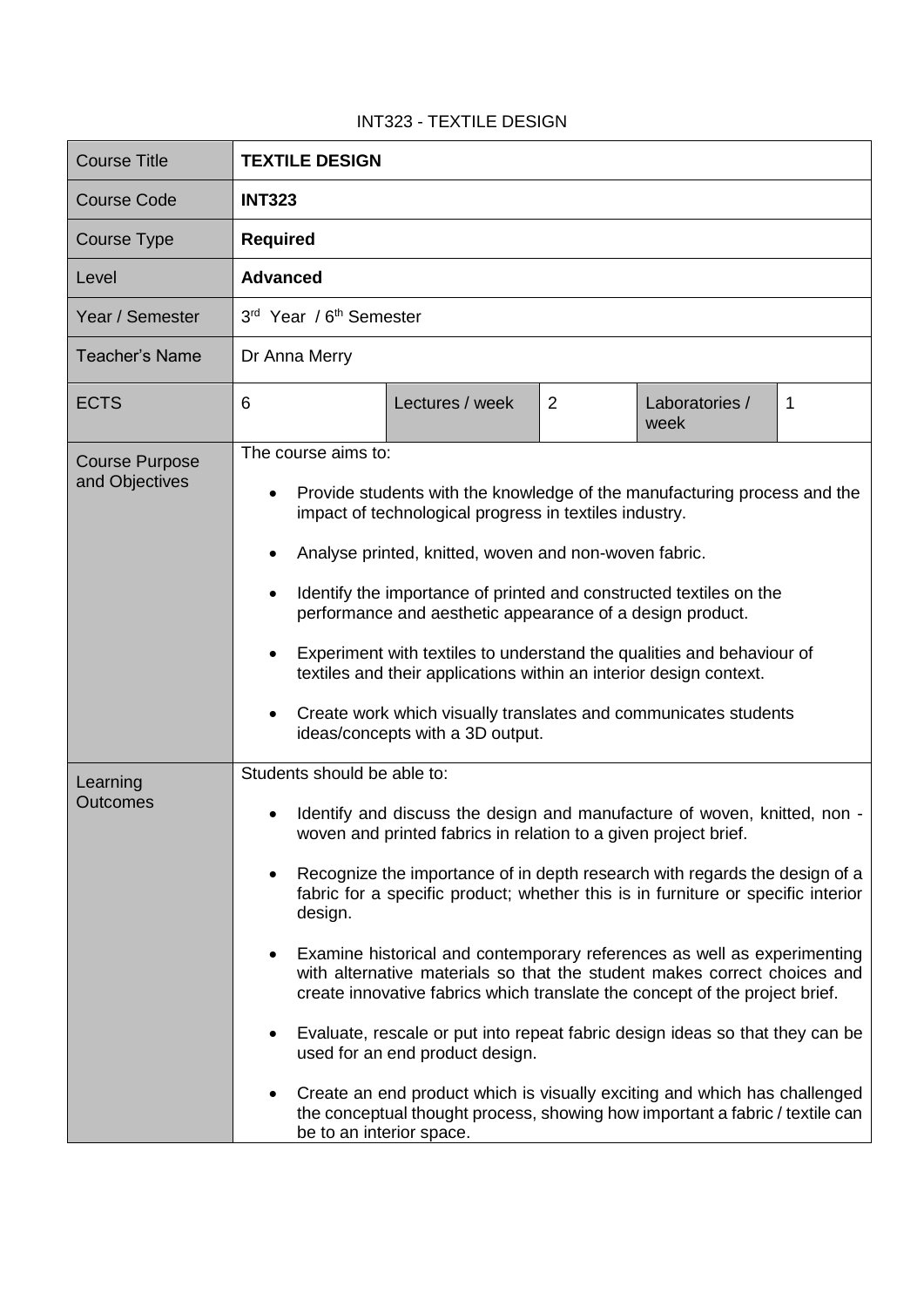| Prerequisites           | <b>INT314</b>                                                                                                                                                                                                                                                                                                                                                                                                                                                                                                                                                                                                                                                                                                                                                                                                                                                                                                                                                                                                                                                                                                                                                                        | Required | Yes |
|-------------------------|--------------------------------------------------------------------------------------------------------------------------------------------------------------------------------------------------------------------------------------------------------------------------------------------------------------------------------------------------------------------------------------------------------------------------------------------------------------------------------------------------------------------------------------------------------------------------------------------------------------------------------------------------------------------------------------------------------------------------------------------------------------------------------------------------------------------------------------------------------------------------------------------------------------------------------------------------------------------------------------------------------------------------------------------------------------------------------------------------------------------------------------------------------------------------------------|----------|-----|
| <b>Course Content</b>   | The introduction to textiles is primarily an intense theoretical course, and the<br>student is introduced to new terminology within the course subject. The textile<br>process is analysed from raw material through to basic fabric construction. The<br>students are required to build up a fabric catalogue not only so that they can<br>familiarize themselves with different types of fabrics but to carry out quality tests<br>so as to identify the properties of each fabric. Additionally students are required to<br>re-design an existing space, promoting their textiles as the focal point of the<br>project.<br>Studio work is carried out involving the whole group and takes place within the<br>whole spectrum of the duration of the course as this is allocated on the weekly<br>schedule. Studio work also includes interim and final critiques.                                                                                                                                                                                                                                                                                                                 |          |     |
| Teaching<br>Methodology | Extended project briefings<br>Visualising skills workshops<br>٠<br>Demonstrations and discussions on critical parts of the subject<br>٠<br><b>Exercises</b><br><b>Illustrated lectures</b><br>Group critiques<br>Student centred practical work<br>Personal research, realization and manipulation in project work                                                                                                                                                                                                                                                                                                                                                                                                                                                                                                                                                                                                                                                                                                                                                                                                                                                                   |          |     |
| Bibliography            | 16. Textiles, Edward Miller, Batsford, 1992<br>17. Textile Print Design, Richard Fisher, Dorothy Walfihal, 1987<br>18. The textile book, Colin Gale, Jasbir Kaur, Berg, 2002<br>19. Smart Materials in Architecture, Interior Architecture and Design, Axel Ritter,<br>Birkhauser, (2007)<br>20. Materials and Interior Design, Lorraine Farrelly, Laurence King, (2012)<br>21. Interior Surfaces and Materials: Aesthetics, Technology, Implementation,<br>Christian Schittich, Birkhauser, (2009)<br>22. Interior Spaces: Space, Light, Materials, Christian Schittich, Birkhauser, (2002)<br>Dependent on the subject choice of the individual, a reading and reference list will<br>be compiled individually to suit the students needs and requirements.<br>Visual contemporary references in the form of magazines are required: Domus,<br>Wallpaper, Ottagono, Mark, Icon, Frame, Interni,<br>References should also include websites with suggestions of:<br>www.worldarchitecturenews.com<br>www.designboom.com<br>www.arcspace.com<br>Visual contemporary references in the form of online magazines www.dezeen.com,<br>www.yatzer.com, www.dexigner.com, www.mocoloco.com |          |     |